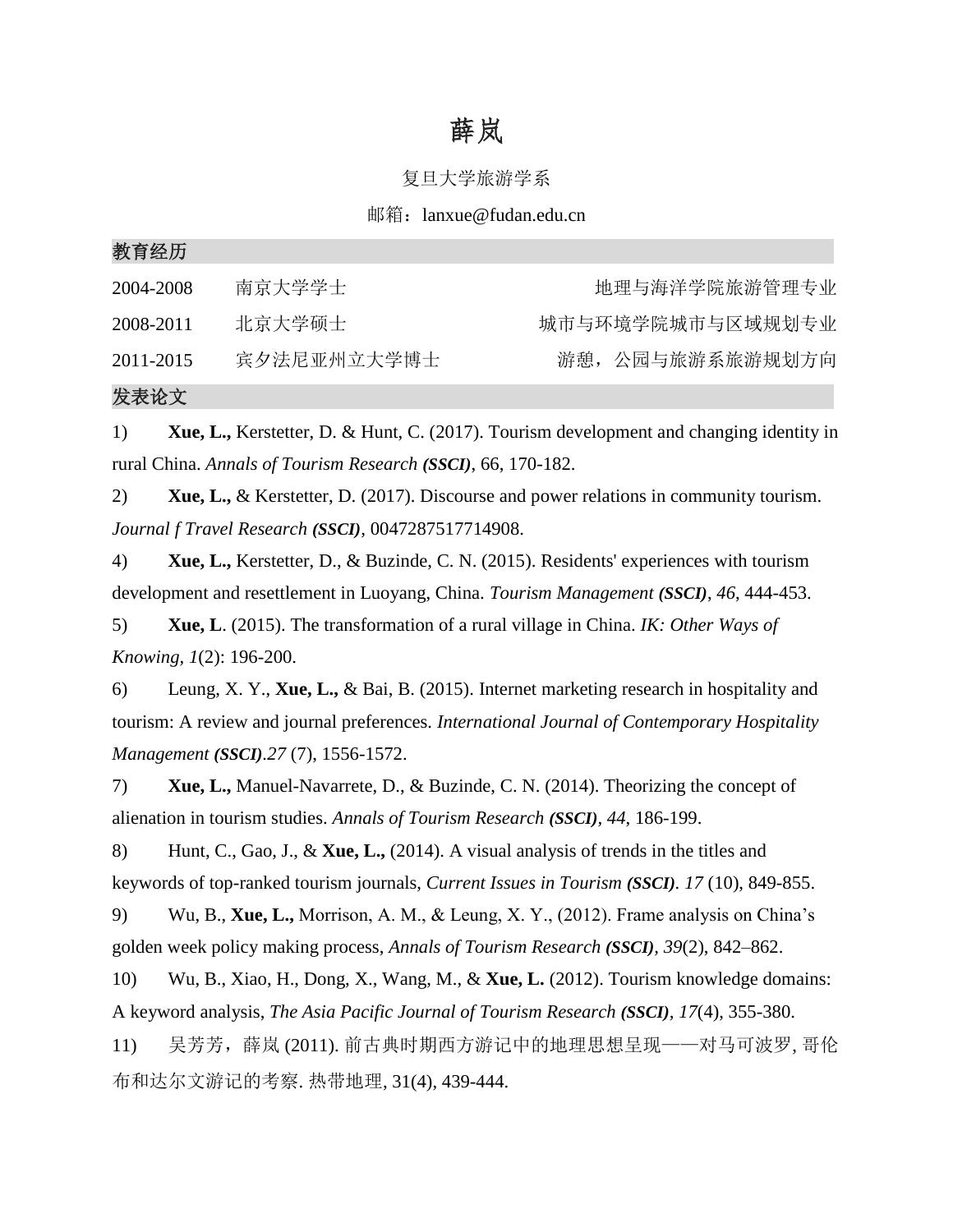12) 薛岚,吴必虎,齐莉娜 (2010). 中国世界遗产的价值转变和传播理念的引出. 经济地 理, 30(5), 844-848.

## 发表书籍章节

- 1) **Xue, L.,** Gao, J., & Kerstetter, D. (in press) Neo-tribalism outside the stadium: A fluid community of tailgaters. *Neo Tribes: Consumption, Leisure and Tourism*
- 2) **Xue, L.,** Manuel-Navarrete, D., & Buzinde, C. N., (2015) Alienation, tourism. *Encyclopedia of Tourism.* Springer.

筹备论文

- 1) **Xue, L., &** Kerstetter, D. Living a new rural life in China: From peasants to businessmen.
- 2) **Xue, L.,** & Leung, X. What makes a good "guest": Evidence from Airbnb hosts' reviews on guests
- 3) **Xue, L.,** Yang, Y., & Li, D. The impacts of air pollution on visitors' behavior and emotion based on social media data.
- 4) Yang, Y., & **Xue, L.** World heritage site and tourist demand: A meta-analysis
- 5) Leung, X., & **Xue, L.** Tourism company's scandal on social media: A case study of Twitter users' responses to United Airlines' passenger-dragging incident
- 6) **Xue, L.** Evolvement of tourism sector in China from 2004 to 2008: Evidence from census data.

#### 学术会议

- 1) 2015 Tourism development and changing identity in rural China. Penn State University Libraries and the Interinstitutional Center for Indigenous Knowledge, State College, Pennsylvania 2) 2015 Tourism development and changing identity in rural China. The Society for Applied Anthropology Annual Meeting. Pittsburgh, Pennsylvania. 3) 2014 A visual representation of titles and keywords of tourism journals using world clouds. Pennsylvania State University Graduate Exhibition. University Park, Pennsylvania. 4) 2013 Destination images of U.S. cities: A comparison of visitors' and residents' perceptions. Travel and Tourism Research Association International Conference. Kansas City, Missouri.
- 5) 2013 Meanings associated with tailgating: A unique travel experience.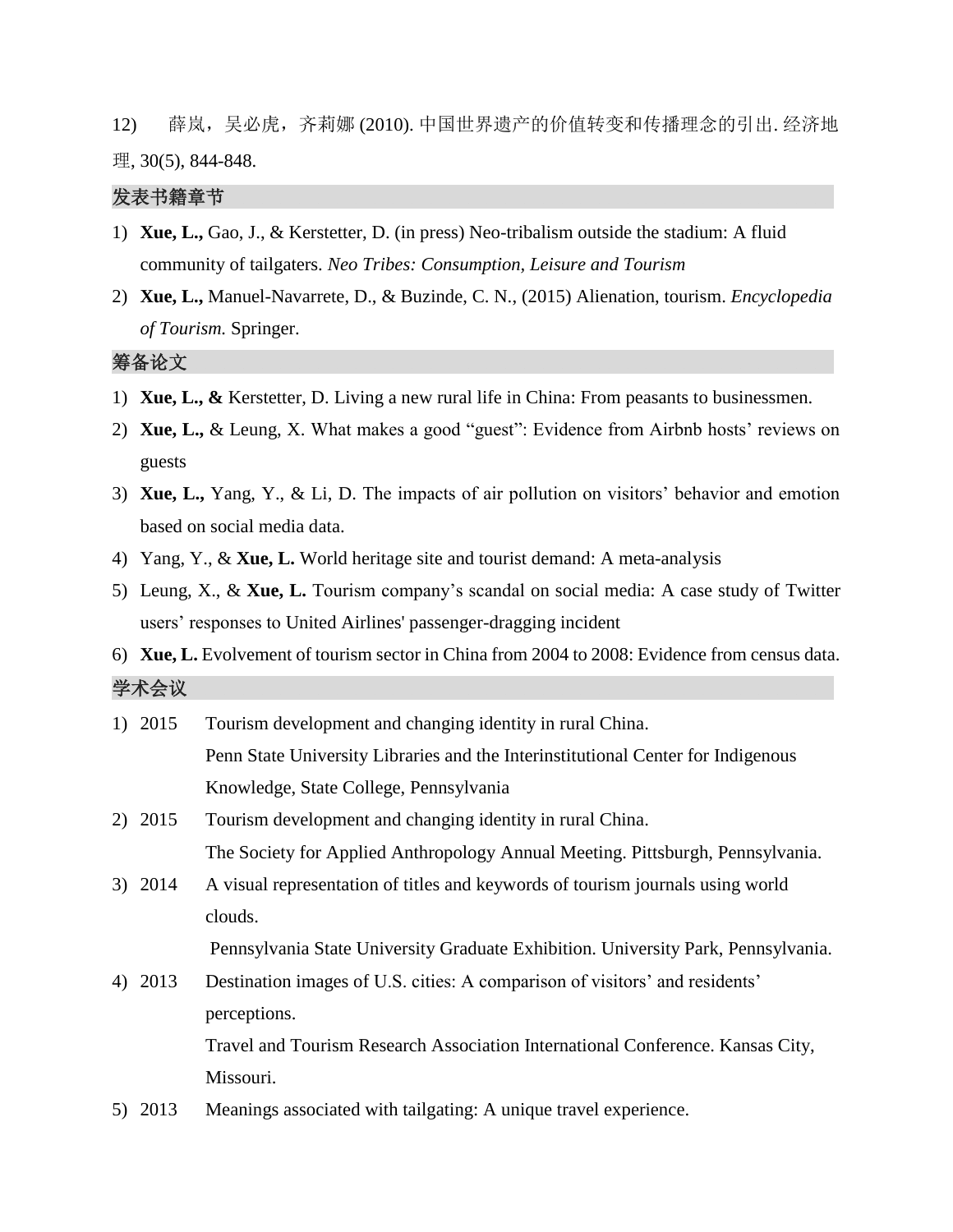Travel and Tourism Research Association International Conference. Kansas City, Missouri

- 6) 2013 The importance of tailgating in people's connection with a special place. Northeastern Recreation Research Symposium. Cooperstown, New York.
- 7) 2012 Alienation, a concept for understanding tourism. Travel and Tourism Research Association Graduate Student Symposium. Virginia Beach, Virginia.
- 8) 2012 Marketing research in hospitality and tourism: A review and future directions. Graduate Student Research Conference in Hospitality and Tourism, Auburn, Alabama

## 审稿期刊

Tourism Management

Journal of Tourism and Cultural Change

Journal of Hospitality & Tourism Research

Journal of Rural and Community Development

Journal of Destination Marketing & Management

Current Issues in Tourism

# 奖励情况

| 2015                 | Tourism and Heritage Student Paper Competition Award, Society for Applied  |                                                          |  |  |
|----------------------|----------------------------------------------------------------------------|----------------------------------------------------------|--|--|
|                      | Anthropology                                                               |                                                          |  |  |
| 2014                 | Dissertation Award for Indigenous Knowledge, Pennsylvania State University |                                                          |  |  |
| 2011-2012            |                                                                            | Graham Endowed Fellowship, Pennsylvania State University |  |  |
| 2008-2011            | 北京大学学业奖学金                                                                  |                                                          |  |  |
| 2008                 | 南京大学优秀毕业生                                                                  |                                                          |  |  |
| 2008                 | 苏地原奖学金                                                                     |                                                          |  |  |
| 2007-2008            | 国家励志奖学金                                                                    |                                                          |  |  |
| 2006-2007            | 南京大学学科特长奖学金                                                                |                                                          |  |  |
| 2005-2006, 2006-2007 |                                                                            | 国家奖学金                                                    |  |  |
| 2007                 |                                                                            | 全国青年地理工作者会议优秀辩手                                          |  |  |
| 2005-2006,2006-2007  |                                                                            | 南京大学优秀学生                                                 |  |  |
| 2005-2006            |                                                                            | 南大学科论坛二等奖                                                |  |  |